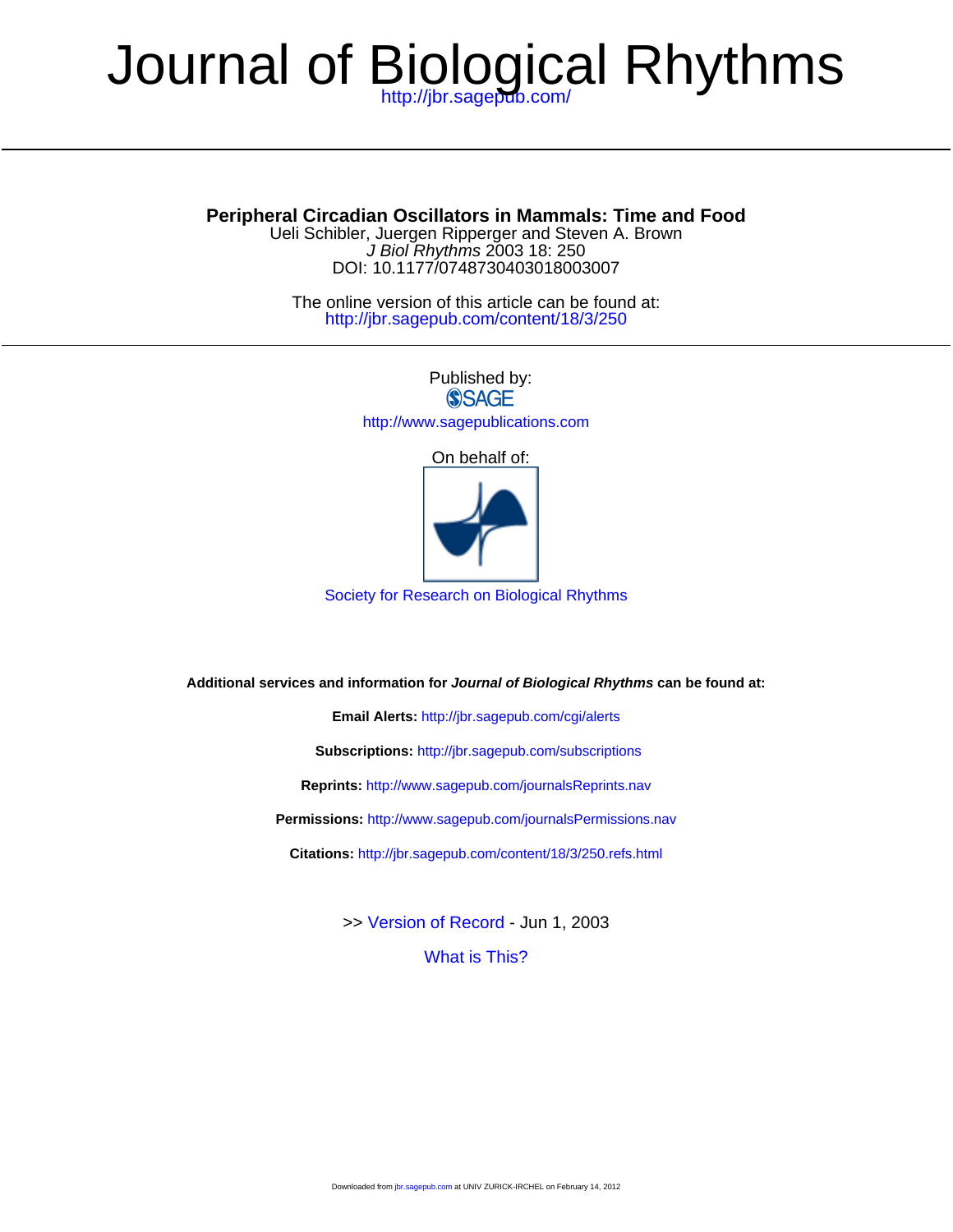# Peripheral Circadian Oscillators in Mammals: Time and Food

Ueli Schibler,<sup>1</sup> Juergen Ripperger, and Steven A. Brown *Department of Molecular Biology, NCCR Frontiers in Genetics, University of Geneva, Sciences II, Quai Ernest Ansermet 30, 1211 Geneva 4, Switzerland*

*Abstract* Peripheral cells from mammalian tissues, while perfectly capable of circadian rhythm generation, are not light sensitive and thus have to be entrained by nonphotic cues. Feeding time is the dominant zeitgeber for peripheral mammalian clocks: Daytime feeding of nocturnal laboratory rodents completely inverts the phase of circadian gene expression in many tissues, including liver, heart, kidney, and pancreas, but it has no effect on the SCN pacemaker. It is thus plausible that in intact animals, the SCN synchronizes peripheral clocks primarily through temporal feeding patterns that are imposed through behavioral restactivity cycles. In addition, body temperature rhythms, which are themselves dependent on both feeding patterns and rest-activity cycles, can sustain circadian, clock gene activity in vivo and in vitro. The SCN may also influence the phase of rhythmic gene expression in peripheral tissues through direct chemical pathways. In fact, many chemical signals induce circadian gene expression in tissue culture cells. Some of these have been shown to elicit phase shifts when injected into intact animals and are thus candidates for physiologically relevant timing cues. While the response of the SCN to light is strictly gated to respond only during the night, peripheral oscillators can be chemically phase shifted throughout the day. For example, injection of dexamethasone, a glucocorticoid receptor agonist, resets the phase of circadian liver gene expression during the entire 24-h day. Given the bewildering array of agents capable of influencing peripheral clocks, the identification of physiologically relevant agents used by the SCN to synchronize peripheral clocks will clearly be an arduous undertaking. Nevertheless, we feel that experimental systems by which this enticing problem can be tackled are now at hand.

*Key words* circadian clock, peripheral oscillators, phase entrainment, synchronization, feeding time, suprachiasmatic nucleus, body temperature rhythms

# **A WEB OF CELL-AUTONOMOUS CIRCADIAN OSCILLATORS**

It has been known for centuries that the generation of daily rhythms in physiology does not require a

brain or a complex nervous system. In fact, the first circadian behavior was discovered in mimosa plants in 1729 by the French astronomer de Mairan. He noticed that his plants continued to display regular daily leaf movements in constant dim light. Since then, circa-

<sup>1.</sup> To whom all correspondence should be addressed: Department of Molecular Biology, NCCR Frontiers in Genetics, University of Geneva, Sciences II, Quai Ernest Ansermet 30, CH-1211 Geneva 4, Switzerland. Phone: +41 22 702 6175; fax: +41 22 702 6868; e-mail: ueli.schibler@molbio.unige.ch.

JOURNAL OF BIOLOGICAL RHYTHMS, Vol. 18 No. 3, June 2003 250-260 DOI: 10.1177/0748730403253381 © 2003 Sage Publications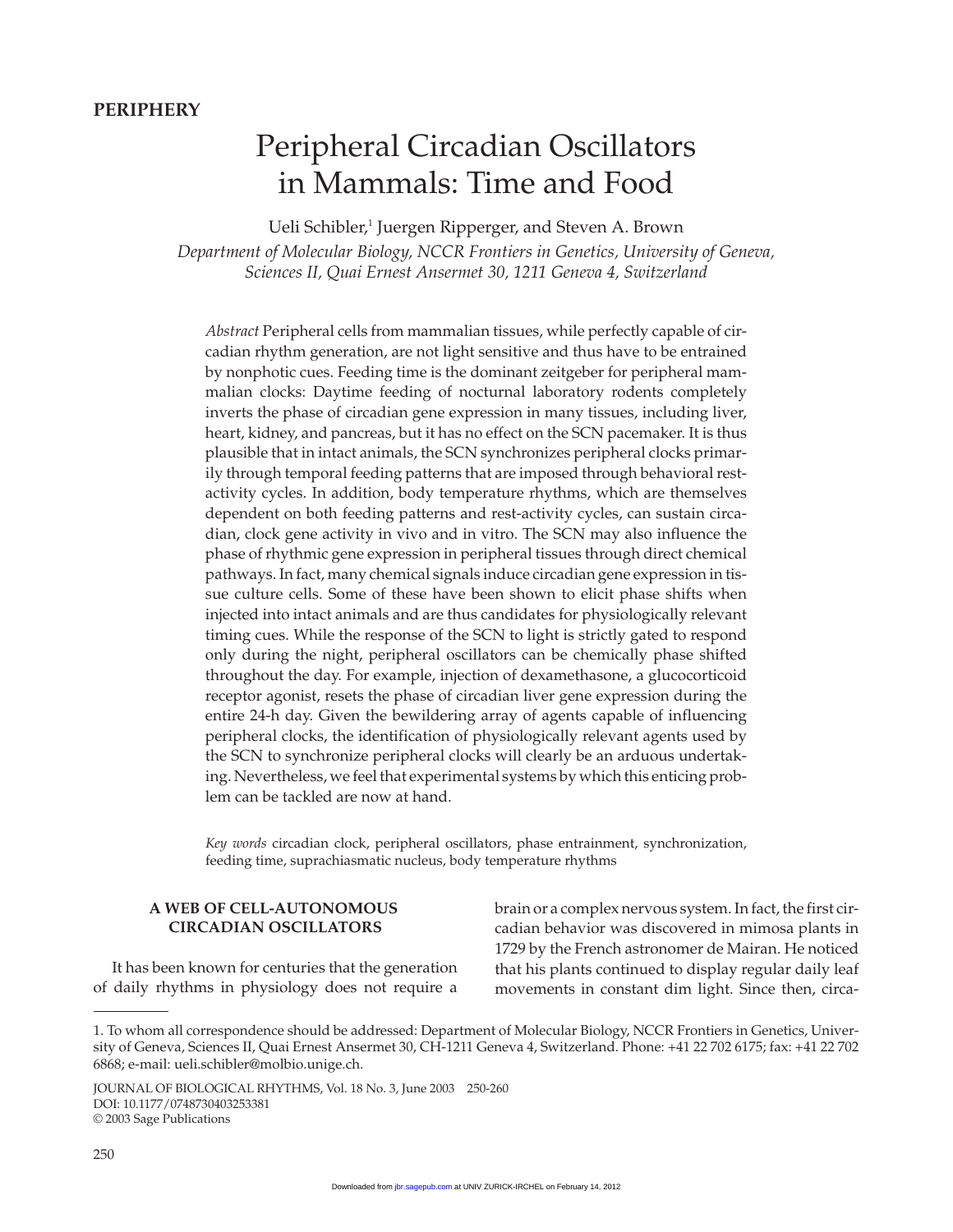dian clocks have been found in a large variety of prokaryotes, unicellular eukaryotes, fungi, plants, and animals (Dunlap, 1999). For all of these organisms, the solar light-dark cycle is the most important zeitgeber adjusting the approximately 24-h period of these endogenous timekeepers to the exact 24-h period of the day.

In green plants and in unicellular organisms, it has been known for some time that this phase adjustment is cell autonomous. For example, antiphasic freerunning oscillations of gene expression can be entrained in different areas of the same plant when these areas are entrained by light-dark cycles with opposite phases (Thain et al., 2000, and references therein). Nevertheless, the demonstration of circadian gene expression in severed body parts of *Drosophila* (Plautz et al., 1997), explants of zebrafish (Whitmore et al., 1998), hamster and rat organs (Tosini and Menaker, 1996; Yamazaki et al., 2000), and immortalized mammalian tissue culture cells (Balsalobre et al., 1998) came as a big surprise to most researchers. For decades, it had been assumed that during the evolution of complex metazoans, timekeeping had been delegated to specialized brain structures—pacemaker neurons in insects, pineal glands and/or retinas in cold-blooded vertebrates and some birds, and suprachiasmatic nuclei in mammals (Schibler and Lavery, 1999). This notion of specialized clock tissues in complex metazoans had been supported by superb lesion and transplantation studies (Ralph et al., 1990, and references therein) and is of course still valid. However, the existence of oscillators in many peripheral tissues incites us to reevaluate the hierarchical position of the so-called master pacemakers in driving overt rhythms in physiology and behavior. Such a question is particularly relevant for organisms such as *Drosophila* and zebrafish, in which peripheral oscillators can be directly entrained by light. For example, isolated *Drosophila* antennae kept in tissue culture display circadian chemosensitivity and can be independently entrained to LD cycles (Krishnan et al., 1999). Moreover, *Drosophila* Malpighian tubes transplanted into a host entrained to an antiphasic LD cycle keep the phase of the donor for several days if the host is kept in constant darkness (DD) after the transplantation (Giebultowicz, 2001). Thus, any zeitgeber emanating from the brain's central pacemaker neurons to these tissues must be weak at best.

In sharp contrast to this behavior, other circadian outputs, such as locomotor activity in *Drosophila* and egg laying in silkmoths, are strictly dependent on diffusible factors emanating from the brain (Renn et al., 1999; Sauman and Reppert, 1998). Therefore, at least in insects, circadian physiology is influenced both by neuronal master pacemakers and by autonomous, light-responsive oscillators in peripheral organs.

In the mammalian timing system, in which peripheral clocks are unresponsive to LD cycles, the master pacemaker has a more dominant role over peripheral clocks. Although many peripheral tissues are capable of generating circadian fluctuations in gene expression when kept as organ explants, these oscillations dampen after a few days (Yamazaki et al., 2000). Damping is likely the effect of both a gradual attenuation of the amplitude of clock gene expression in every cell and a loss of synchronization between cells. The induction of rhythmic gene expression in cell culture by serum probably does not resynchronize out-ofphase cellular oscillators but rather jump starts dormant clocks. For example, in serum-shocked immortalized rat-1 fibroblasts, circadian mRNA accumulation cycles can be monitored for 3 to 4 days (Balsalobre et al., 1998). If this treatment synchronized already existing, but desynchronized cycles of gene expression in individual cells, one would expect that before synchronization all circadian transcripts should be present at intermediate levels. Alternatively, if the serum shock reanimated dormant cellular clocks that are arrested at a given phase of the cycle (e.g., when *Rev-Erb* mRNAlevels are high and *Bmal1* mRNAlevels are low; see Preitner et al., 2002), antiphasic accumulation cycles (such as those of *Rev-Erb*  $\alpha$  mRNA and *Bmal1* mRNA) should start at zenith and nadir levels, respectively. Indeed, after a serum treatment, the concentrations of some circadian transcripts (e.g., *Rev-Erb* mRNA, *Dbp* mRNA, *Per1/2* mRNA) start at peak values and then fall to nadir values after 12 h. Yet antiphasic transcripts (e.g., *Bmal1* mRNA) are present at nadir levels in untreated cells but increase to zenith levels within the same time span. Such a behavior is consistent only with a de novo initiation of rhythms that were frozen at a fixed circadian phase.

#### **THE LOGIC OF PERIPHERAL OSCILLATORS**

Before discussing how peripheral oscillators may be synchronized, it may be useful to address their utility. It could be argued that conservation of resources is the major purpose of restricting the expression of certain genes to the time when their products are needed.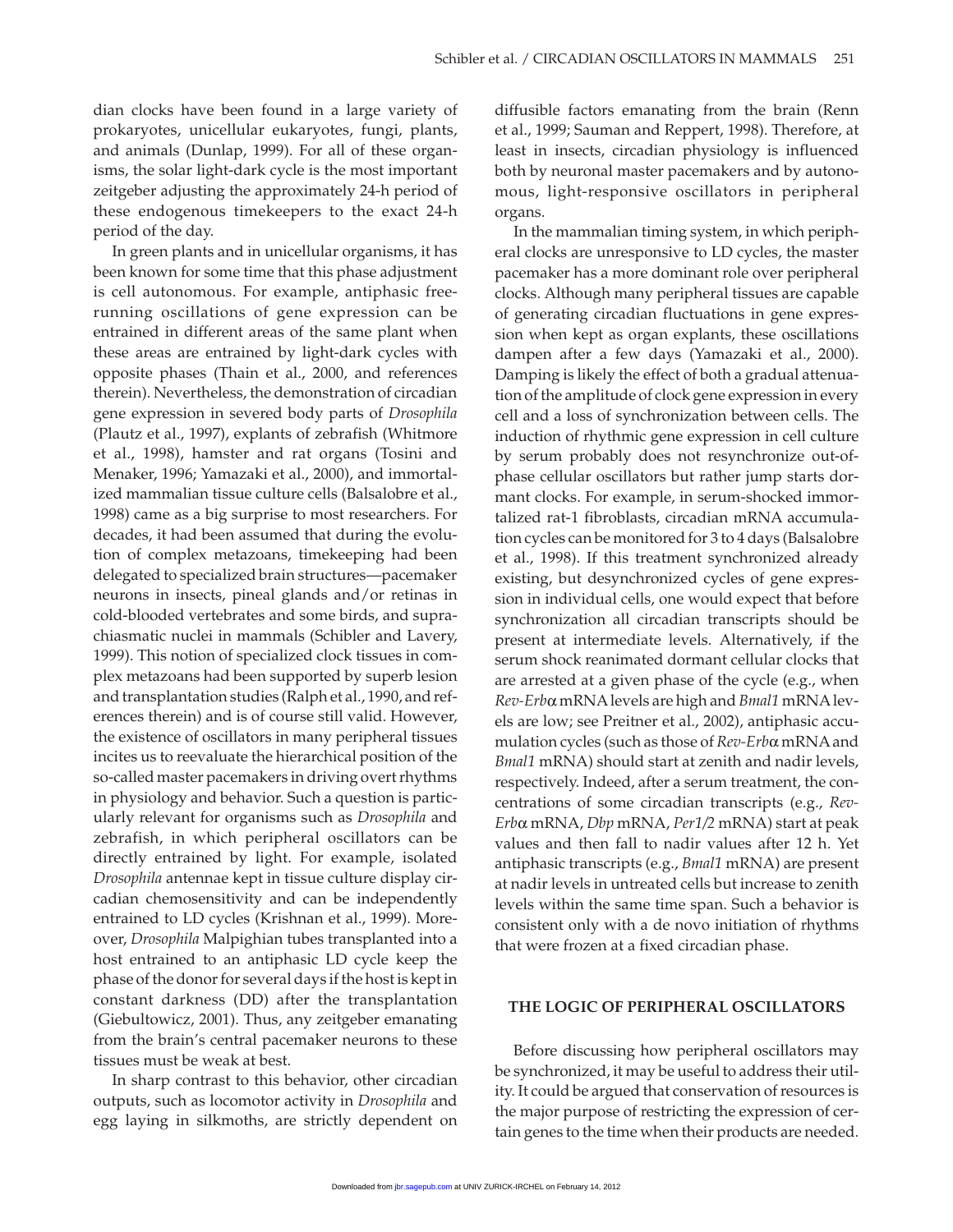However, cells are not particularly economical when it comes to gene expression, and most gene products are synthesized in excess of what is needed for survival. It is more likely that circadian gene expression in peripheral tissues serves to optimize cellular physiology by sequestering chemically incompatible reactions to different time windows. Transcriptome profiling studies using DNA microarray and differential mRNA display technologies support this hypothesis, as discussed below.

In different reports, the fraction of cyclically expressed transcripts amounted to 2% to 10% of the mRNA population, depending on the cell types investigated and the methods used. Even the most sensitive transcriptome profiling technologies reveal signals for only about 50% to 60% of the mRNA species accumulating in a given tissue (F. Gachon, O. Schaad, and U. Schibler, unpublished observation). Moreover, circadian transcripts are probably underrepresented due to their instability. Thus, it is likely that the reported fractions of circadian genes are underestimates and that 1000 or more genes may be clock controlled in a given peripheral cell type. The vast majority of these genes appear to be regulated in a tissue-specific fashion. For example, only 37 of the 575 and 462 circadian transcripts detected in liver and heart, respectively, by Affymetrix oligonucleotide microarray hybridization are shared by both tissues (Storch et al., 2002). Hence, as might be expected, circadian oscillators serve different purposes in different cell types. In the liver, a large fraction of circadian transcripts encodes proteins engaged in metabolic pathways related to food processing and detoxification (Akhtar et al., 2002; Duffield et al., 2002; Kornmann et al., 2001; Panda et al., 2002; Storch et al., 2002).

Transcriptome profiling studies have also unveiled another important facet of cyclic gene expression, namely, that transcripts produced by clock-controlled genes accumulate in many different phases (Akhtar et al., 2002; Duffield et al., 2002; Kornmann et al., 2001; Panda et al., 2002; Storch et al., 2002). This suggests that different cellular functions must be performed at different times. The myriad different possible phases of circadian gene expression might also help to explain why independent peripheral clockworks evolved. If each of these differently phased processes were independently regulated from the brain via a discrete substance secreted by the master clock, a very large number of signals would be required to set these different phases. The existence of cellular peripheral oscillators simplifies the setting of different phases by



**Figure 1. The generation of different phases inside the same cell. The cellular oscillator is composed of 2 feedback loops of clock gene expression, one within the negative limb (***Cry* **and** *Per***) and one within the positive limb (***Clock* **and** *Bmal1***). These are interconnected by the repressor REV-ERB**α**, an orphan nuclear receptor (Preitner et al., 2002; Reppert and Weaver, 2002). The molecular oscillator directly drives the cyclic expression of clock-controlled genes in box 1 via E-box elements interacting with CLOCK and BMAL1 (Ripperger et al., 2000), and clock-controlled genes in box 1**′ **via RORE elements binding REV-ERB**α **(Ueda et al., 2002). The transcription factors specified by the** *Tf* **genes in boxes 1 and 1**′ **govern the rhythmic transcription of the genes in boxes 2 and 2**′**, and the** *Tf* **genes in boxes 2 and 2**′ **impose cyclic transcription on the genes in boxes 3 and 3**′**. The phases of the circadian expression profiles (shown in a cumulative fashion below the boxes) differ by 4 to 6 h between genes in 2 consecutive boxes. The model shows that once the phase of the molecular oscillator is entrained, this oscillator can readily synchronize a large number of different phases of clock-controlled output genes (see text).**

a small number of entrainment cues. At least in principle, the SCN would have to entrain only a single phase in peripheral clocks—say that of *Per* gene expression—and all the other phases would be timed automatically by the interlocked clockwork circuitry. Based on existing evidence, we propose that expression cycles with different phases are wired, as indicated in Fig. 1. In this scenario, the molecular oscillator directly drives the cyclic accumulation of circadian transcription factors (Reppert and Weaver, 2002; Ripperger et al., 2000). In turn, clock-controlled activators and repressors control the rhythmic expression of downstream genes. Some of these downstream genes also specify regulatory proteins. Each step in this cascade has a somewhat retarded phase with respect to the previous one, since the accumulation cycle of a protein is delayed by about 4 to 6 h from the transcription cycle of its gene. Obviously, different phases can also be obtained by the synergistic regulation of genes carrying multiple cis-acting elements binding circa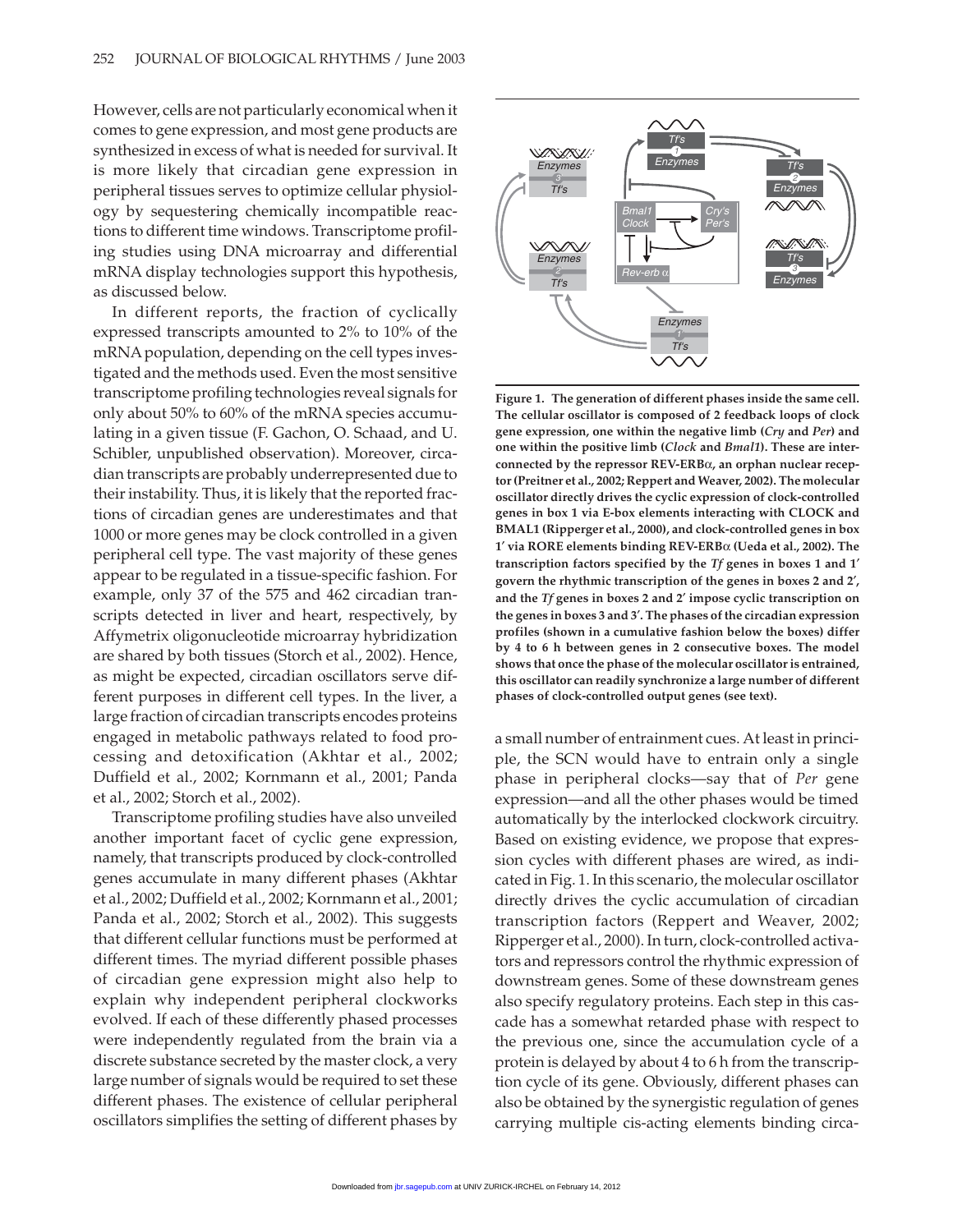dian transcription factors accumulating with different phases. Such a combinatorial mechanism has recently been established for the circadian transcription of *Cry1*, which is mediated by both REV-ERBα and the PER/CRY complex (Etchegaray et al., 2003; Preitner et al., 2002).

Many of the results obtained in these transcriptome profiling studies help us to understand the utility of circadian oscillators in peripheral tissues. For example, glycogen stores in liver and muscle are built up during the absorptive phase and broken down to glucose during the postabsorptive phase. Clearly, it would not make sense to express the antagonistic enzymes glycogen synthase and glycogen phosphorylase at high levels throughout the day. Similarly, the circadian regulation of detoxification pathways may limit collateral damage of certain biochemical reactions to a minimal time span. In hepatocytes, cytochrome P450 enzymes play an important role in the detoxification of certain food components; however, these enzymes also generate reactive oxygen species (ROS) as hazardous by-products. Because ROS production may be even higher in the absence of cytochrome P450 substrates, it may be advantageous to accumulate high levels of these enzymes only when they are needed (Bondy and Naderi, 1994).

# **FEEDING TIME IS THE DOMINANT ZEITGEBER**

As already mentioned, long-term circadian gene expression in peripheral tissues depends on a functional SCN pacemaker because no robustly cycling transcripts could be detected in SCN-lesioned mice (Hara et al., 2001). Moreover, in rats exposed to an experimental phase shift (the equivalent of a human jet lag), the SCN first shifts its phase and then imparts the new time schedule to peripheral clocks (Yamazaki et al., 2000). It probably accomplishes this entrainment primarily in an indirect way, namely, by imposing the timing of rest-activity cycles and thus of feeding. Indeed, feeding time is the dominant zeitgeber for peripheral circadian clocks, at least in laboratory rodents. Because many major organs must adapt their physiology to food and water absorption, the responsiveness of peripheral oscillators to feeding is physiologically plausible. The gastrointestinal tract absorbs food metabolites, the pancreas secretes digestive enzymes, skeletal muscles must regulate glycogen synthesis and utilization, and the kidney controls glomerular filtration and urine production, all food- and beverage-dependent processes.

When nocturnally active rats and mice are allowed to eat only during the day, the phase of gene expression of all of these organs is inverted in the course of about 1 week. Yet the SCN oscillator is completely refractory to the signals associated with feeding time (Damiola et al., 2000; Stokkan et al., 2001). This does not simply reflect that the food-associated phaseresetting signals cannot traverse the blood-brain barrier, since circadian gene expression in brain regions other than the SCN can easily adapt to altered feeding regimens. Rather, the unresponsiveness of SCN neurons suggests that these cells lack one or more signaling components required for the interpretation of feeding cues. The glucocorticoid receptor (GR) was one candidate for such a cue: It accumulates in most body cells but is undetectable in SCN neurons of adult rats and mice (Balsalobre et al., 2000a; Rosenfeld et al., 1993). However, glucocorticoid signaling inhibits rather than promotes food-induced phase shifting in peripheral organs, so it is not itself the resetting signal. In fact, food-induced phase changes proceed with much faster kinetics in GR-deficient hepatocytes or in livers and kidneys of adrenalectomized mice when compared to intact wild-type animals. It is thus tempting to speculate that the SCN attempts to counteract the food-induced uncoupling of peripheral clocks via the pituitary gland-adrenal axis (Le Minh et al., 2001). Such interference could slow the phase-shifting process so that transient shifts in feeding patterns would not immediately produce lasting circadian physiological consequences. In any case, the active conspiracy of the SCN in this process could be examined by comparing the kinetics of food-induced phase resetting in intact and SCN-lesioned animals. Already, a recent study has shown that restricted feeding can reactivate and phase entrain circadian liver gene expression in SCN-lesioned mice, which are otherwise completely arrhythmic (Hara et al., 2001).

Sassone-Corsi and coworkers have recently established an interesting and promising approach for studying the entrainment of peripheral oscillators. They grafted mouse embryonic fibroblasts (MEFs) encapsulated in a collagen disk under the skin of mice. A few days after implantation, these MEFs displayed circadian *mPer2* expression that was in phase with *mPer2* expression recorded in the host organs (Pando et al., 2002). Moreover, cyclic MEF gene expression can be food entrained, similar to normal peripheral host tissues. Hence, the timing cues controlled by the SCN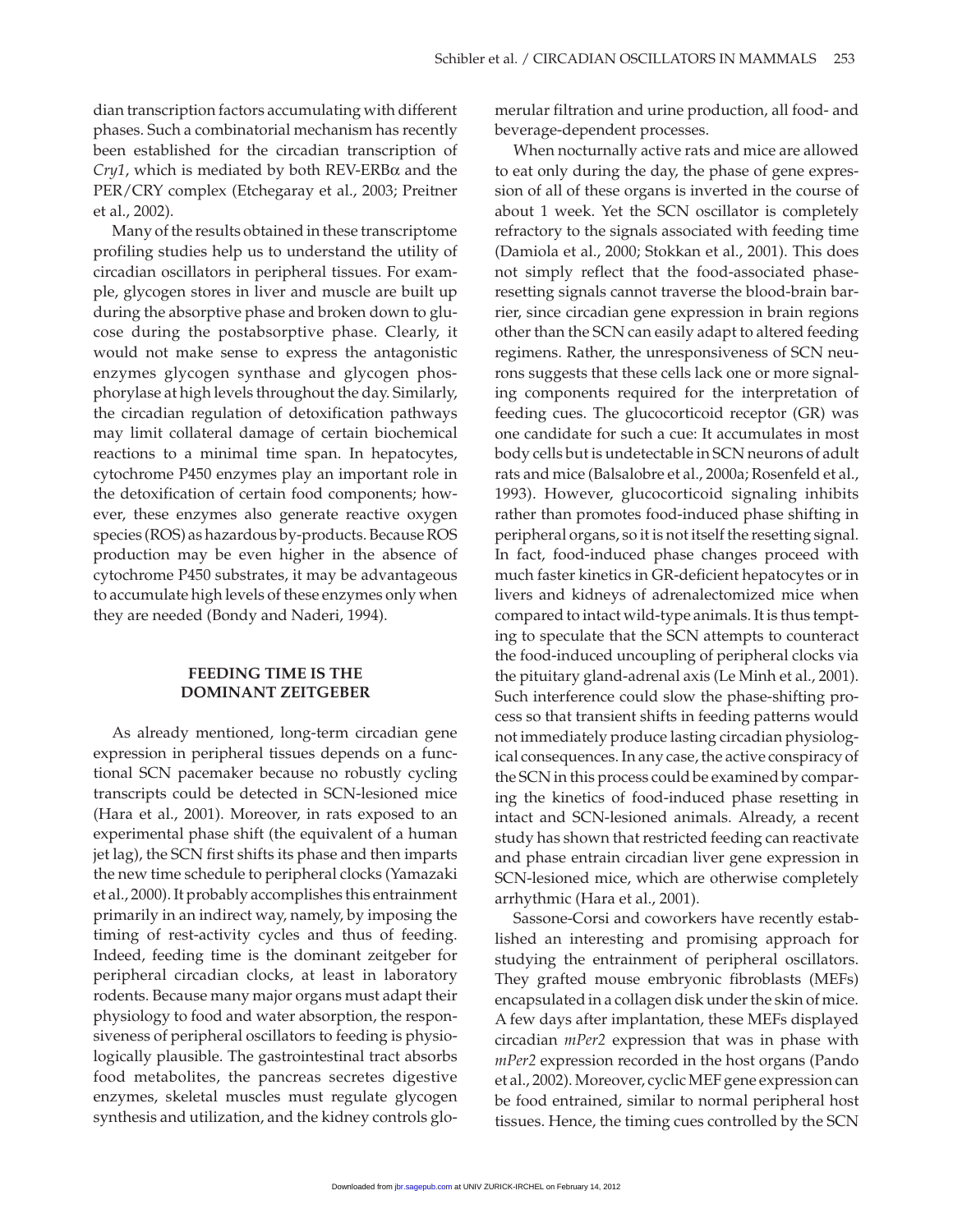and/or feeding time must be freely circulating diffusible signals, such as hormones, cytokines, salts, or small-molecular-weight food metabolites (see below). The MEF implantation assays revealed another noteworthy feature: By entraining the phase of peripheral oscillators, the timing cues circulating in the intact body also entrain their period length. Thus, in tissue culture, the period length of cyclic *mPer2* expression is only 20 h in MEFs isolated from *mPer1* deficient mice. Yet after the implantation of these cells into a wild-type host, the period length of *mPer2* mRNA accumulation was found to be identical to that of host tissues (Pando et al., 2002).

#### **WHAT IS THE NATURE OF THE ZEITGEBERS?**

The molecular nature of physiologically relevant zeitgebers for peripheral mammalian clocks is not yet known. Therefore, this section is bound to center on "how it could be" rather than "how it is." The identification of putative timing cues can be approached from 2 directions: first, what the SCN might secrete to serve as a peripheral zeitgeber and how it might work, and second, what substances might synchronize circadian rhythms in peripheral cells.

Many signaling pathways have been identified that induce circadian gene expression in tissue culture cells or provoke phase shifts when pharmacologically activated in animals. Substances activating such pathways include butyryl cAMP, forskolin, tumor promoters (e.g., PMA), endothelin, fibroblast growth factor, calcium ionophors, glucocorticoids, and retinoic acid (Akashi and Nishida, 2000; Balsalobre et al., 2000a, 2000b; McNamara et al., 2001; Yagita et al., 2001). Some, but not all, of these chemicals trigger signaling cascades that converge after a few steps. For example, the release of intracellular  $Ca^{++}$  stores by calcium ionophores, the activation of protein kinase C by tumor promoters, and the activation of G-proteincoupled receptors by endothelin and receptor tyrosine kinases by FGF all result in the activation of mitogenactivated protein kinases (MAPKs) and probably in the phosphorylation of cyclic AMP response elementbinding protein (CREB), a transcription factor involved in the immediate early gene response. Forskolin, butyryl cAMP, and endothelin increase the intracellular concentration of cAMP, which in turn leads to CREB phosphorylation via protein kinase A (De Cesare et al., 1999). The phosphorylation of this

transcription factor at serine 142 has been shown to be required for efficient photic phase shifting of circadian locomotor activity (Gau et al., 2002). Taken together, these observations suggest that at least some downstream components of signaling cascades (e.g., MAPKs and CREB-related transcription factors) participate in both the photic entrainment of the SCN pacemaker and the chemical entrainment of peripheral oscillators.

*Per1* and/or *Per2* are among the immediate early genes induced by the above-mentioned chemicals. Conceivably, it is the activation of *Per* gene expression that actually triggers circadian gene expression in vitro and phase shifts clocks in vivo. Unfortunately, this hypothesis will be difficult to verify by loss-offunction genetics, since *mPer1* and *mPer2* have partially redundant functions and since *mPer1*/*mPer2* double mutant mice are devoid of a functional clock (Zheng et al., 2001). However, the question of whether PER induction is sufficient for phase shifting or for de novo initiation of circadian rhythms in cultured cells could be addressed using mouse strains or cell lines carrying an *mPer1* or *mPer2* transgene, whose expression can be induced by chemicals that, by themselves, do not affect the circadian timing system.

A "transient" phase response curve (PRC) has been established for the liver clock by injecting the GR agonist dexamethasone into mice at different times during the day (Balsalobre et al., 2000a). As shown in Fig. 2, the shape of this PRC is quite different from the PRCs recorded for light-pulse-induced phase shifts of locomotor activity (Daan and Pittendrigh, 1976). While SCN neurons display a "dead time window" of nearly 12 h during which no phase shifts can be provoked, circadian liver gene expression can be delayed or advanced throughout the 24-h day, except during the short transition periods during which the sign of the phase shift changes from positive to negative and vice versa. As slave oscillators would be expected to obey signals controlled by the SCN or feeding throughout the 24-h day, their constant responsiveness to entrainment cues may be physiologically meaningful.

#### **SIGNALS EMANATING FROM THE SCN**

Silver and coworkers provided the first convincing demonstration that the SCN can govern overt circadian rhythms via diffusible humoral timing cues. In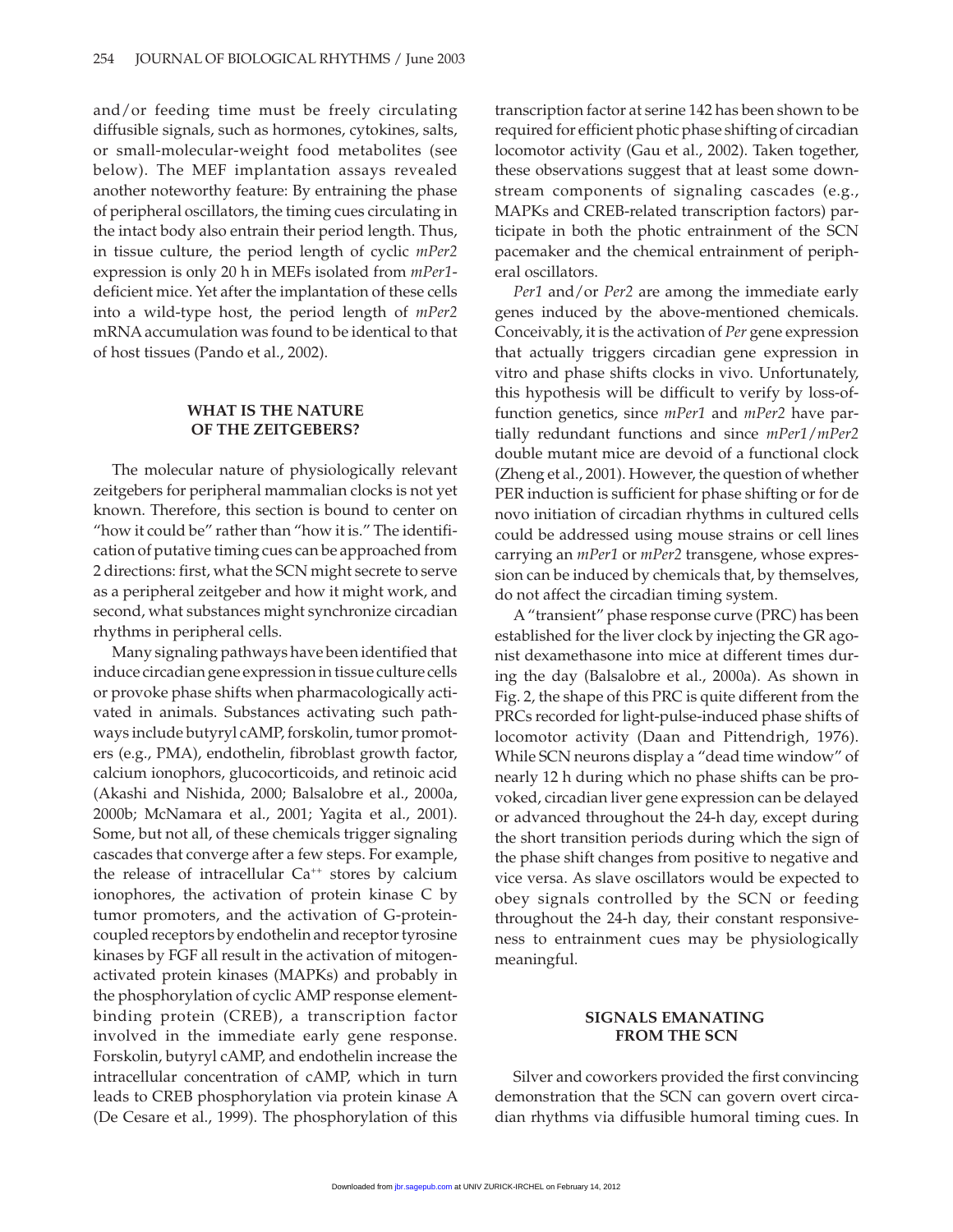

**Figure 2. Gated and nongated phase response curves. (A) The photic phase response curve (PRC) shown in panel A was obtained by recording actograms from mice exposed to a 15-min light pulse (for details, see Daan and Pittendrigh, 1976). Note that light pulses delivered at ZT 3, 6, and 9 did not shift the phase. (Adapted with permission from Daan and Pittendrigh, 1976. A functional analysis of circadian pacemakers in nocturnal rodents. J Comp Physiol 106:267–290). (B) A transient PRC of circadian liver gene expression was obtained by recording the circadian accumulation of** *Dbp* **mRNA (open circles) and** *Rev-erb* **mRNA (filled circles) after intraperitoneal dexamethasone injections at the indicated times into mice. Reprinted with permission from Balsalobre A, Brown SA, Marcacci L, Tronche F, Kellendonk C, Reichardt HM, Schutz G, and Schibler U (2000a) Resetting of circadian time in peripheral tissues by glucocorticoid signaling. Science 289:2344-2347. Copyright 2000 American Association for the Advancement of Science.**

their experiments, fetal SCN tissue could rescue rhythmic locomotor activity in SCN-lesioned hamsters even when encapsulated in a porous plastic that does not permit axon/dendrite outgrowth (Silver et al., 1996). In very recent experiments, 2 candidates for diffusible timing factors were identified as transforming growth factor alpha (TGFα) (Kramer et al., 2001) and prokineticin 2 (PK2) (Cheng et al., 2002). Both of these signaling proteins inhibit (nocturnal) locomotor activity when injected into the cerebral ventricle, and both are secreted cyclically by the SCN. Unexpectedly, glial rather than neuronal cells appear to be the major factories of  $TGF\alpha$  in the SCN (Li et al., 2002). Whether or not SCN-derived signals such as TGFα and PK2 can also serve as phase-shifting agents in distal peripheral organs has not been investigated.

An important question, however, is whether the SCN can generate a concentration of these signaling proteins in body fluids that is sufficient to activate their cognate receptors. Based on the following feasibility calculation, this seems formally possible but unlikely. The SCN of an adult rat contains about 10,000 cells (Guldner, 1983)(equivalent to 20,000 alleles for each single copy gene). The circadian accumulation of signaling peptides demands that both mRNA and protein decay with a relatively short half-life (e.g., 3 h for both). Thus, at a maximal transcription rate  $S_R \times 3'600$ mRNA molecule/h/gene (Schibler et al., 1978) and a maximal translation rate  $S_P \times 600$  proteins/h/mRNA (Palmiter, 1975), the SCN would be capable of producing approximately  $8 \times 10^{11}$  molecules of a specific protein at steady state ([20,000  $\rm S_R S_P T_{1/2R} T_{1/2P}]/[ln2]^2$ , where  $T_{1/2R}$  and  $T_{1/2P}$  are the mRNA and protein halflives, respectively, which were assumed to be 3 h each). This corresponds to a protein concentration in the extracellular fluid of approximately  $2 \times 10^{-11}$ M (= 20 pM, assuming that an adult rat contains about 60 ml of extracellular body fluid). As the affinity between signaling proteins and their membrane receptors are generally in the picomolar to low nanomolar range (e.g.,  $Kd = 5$  pM and 227 pM for the high and low affinity PK2 receptor, respectively; Li et al., 2001), the concentration of 20 pM would be just sufficient to allow for some receptor binding. However, most genes are transcribed at rates that are 1 to 3 orders of magnitude lower than the one assumed in our calculation. Moreover, only a fraction of SCN cells may actually secrete a given signaling protein. Hence, it is unlikely that secreted SCN factors reach a body fluid concentration that is sufficient for the activation of receptors on all peripheral cells. Instead, such factors may operate preferentially in brain regions proximal to the SCN. A local action of SCN signals is also suggested by transplantation experiments, which have shown that the SCN can rescue behavioral rhythms efficiently only when grafted into the third ventricle (Serviere et al., 1994) and in the proximity of its normal position (LeSauter et al., 1997). Hypothalamic cells producing hypophysiotropic hormones are likely targets of signaling molecules secreted by the SCN factors. These hormones (e.g., CRF) then activate the production and secretion of hormones in the pituitary gland (e.g., ACTH), which in turn control hormone production in other endocrine glands (e.g., glucocorticoids in the adrenal gland). Although we feel that hypothalamic brain regions are the likely targets of SCN factors, it should be mentioned that signals produced by an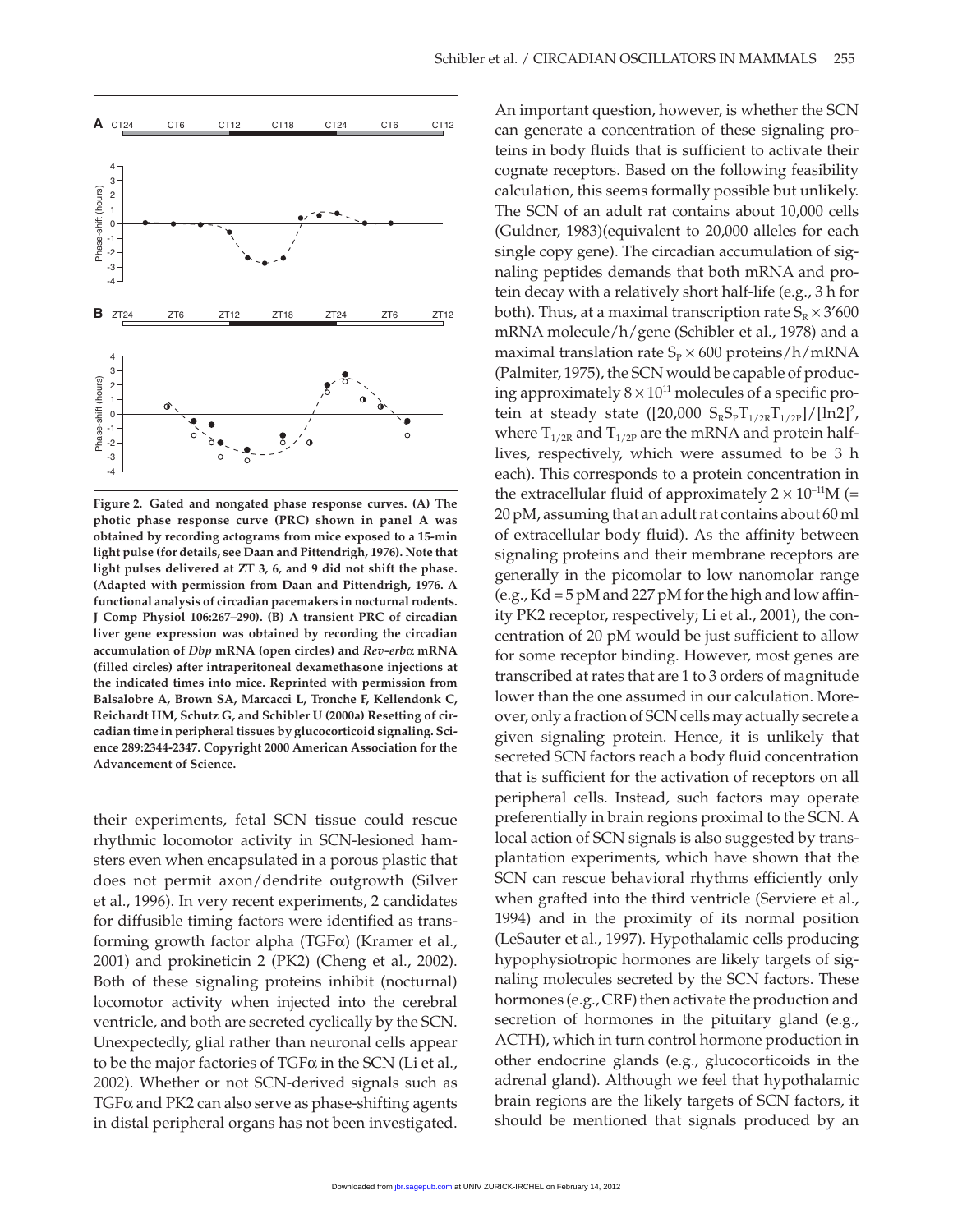immortalized SCN cell line kept in tissue culture have been reported to influence circadian gene expression in co-cultured fibroblasts (Allen et al., 2001).

Glucocorticoid hormones, whose cyclic secretion is controlled by the SCN through the hypothalamuspituitary gland-adrenal axis, are likely candidates for signals entraining peripheral clocks. However, they cannot be the only zeitgeber for peripheral oscillators since the steady-state phase of circadian gene expression is the same in the presence and absence of glucocorticoid signaling (Balsalobre et al., 2000a). These hormones nonetheless contribute to the synchronization of peripheral clocks, as indicated by restricted feeding experiments. As already mentioned, the phase uncoupling of peripheral and central oscillators is much faster in the absence of glucocorticoids or that of their receptor (Le Minh et al., 2001). Whether this process is SCN dependent remains to be investigated. Furthermore, the precise role of other cyclically secreted hormones, such as thyroid hormones and growth hormones, in the phase entrainment of peripheral clocks has not yet been examined.

Another possible entrainment cue directed by the SCN are body temperature rhythms. These circadian fluctuations can influence circadian gene expression in vitro and in vivo (Brown et al., 2002). In rodents, body temperature oscillations are controlled by the SCN, by feeding, and by rhythmic locomotor activity, which are themselves outputs of the SCN. These small physiological temperature changes are capable of sustaining the rhythms of cultured cells, and altered environmental temperature cycles can phase shift clocks in peripheral organs. Because feeding behavior is dominant over temperature in the entrainment of peripheral organs, temperature is unlikely to serve as a feeding-induced zeitgeber. Rather, it might be one of a suite of SCN-directed signals that could help maintain peripheral rhythms.

## **SIGNALS GENERATED THROUGH FEEDING AND FOOD PROCESSING**

Different types of signals can be considered by which feeding sets the phase in peripheral oscillators. These include food metabolites themselves, foodinduced metabolites, and hormones whose secretion is controlled by feeding or the lack of it. Before discussing the possible relevance of these pathways, we wish to emphasize that none of the timing cues involved in

the food-dependent entrainment of peripheral oscillators have yet been identified. Hence, the ideas presented in the following paragraphs are of an entirely speculative nature.

Recent biochemical experiments performed in McKnight's laboratory have suggested a direct and attractive route through which food may influence peripheral clocks (Rutter et al., 2001). CLOCK and its cousin NPAS2 are major actors of the positive limb of the rhythm-generating feedback loop in gene expression. Both of these transcription factors bind as heterodimers with BMAL1 to E-box sequences in promoters and/or enhancers of *Per*, *Cry*, and *Rev-erb*α, 3 negatively acting genes of this feedback loop. CLOCK and NPAS2 can bind efficiently only to BMAL1 and consequently to their E-box cognate sequences in the presence of the reduced nicotinamide adenine dinucleotides NADH and NADPH. Conversely, NAD+ and NADP+, the oxidized versions of these electron carriers, strongly inhibit the interaction of CLOCK and NPAS2 with their DNA elements. The NAD(P) redox equilibrium depends on the metabolic state of the cell. For example, if glucose is abundant in the cell and oxygen is limited, a substantial fraction of pyruvate—the end product of glycolysis—gets reduced to lactate in the cytosol, instead of being burned to  $H_2$ 0 and CO<sub>2</sub> in mitochondria. This reduction is accompanied by the oxidation of NADH to NAD+, which in turn might inhibit the binding of CLOCK/NPAS2 to E-boxes in essential clock genes. The transient repression of *Per*, *Cry*, and *Rev-erb*α genes (provoked by the inhibition of CLOCK/NPAS2 activity) might then result in the phase shifting of cyclic clock gene expression. This scenario is in keeping with a recent study demonstrating that glucose attenuates *Per* gene expression in cultured fibroblasts and thereby activates the circadian oscillator in these cells (Hirota et al., 2002).

Yet another novel finding from the McKnight laboratory points toward a role of NPAS2 as a gas sensor (Dioum et al., 2002). In vitro, each NPAS2 molecule can bind 2 heme groups, and when these interact with carbon monoxide, DNA binding of NPAS2 is dramatically impaired. It has not yet been investigated whether CLOCK is also a heme-binding transcription factor whose activity can be affected by carbon monoxide. If so, processes that modulate carbon monoxide levels in peripheral cells might be involved in phase resetting. Inside liver cells, carbon monoxide can be generated through the catabolism of heme by heme oxgenase (Dioum et al., 2002) or through microsomal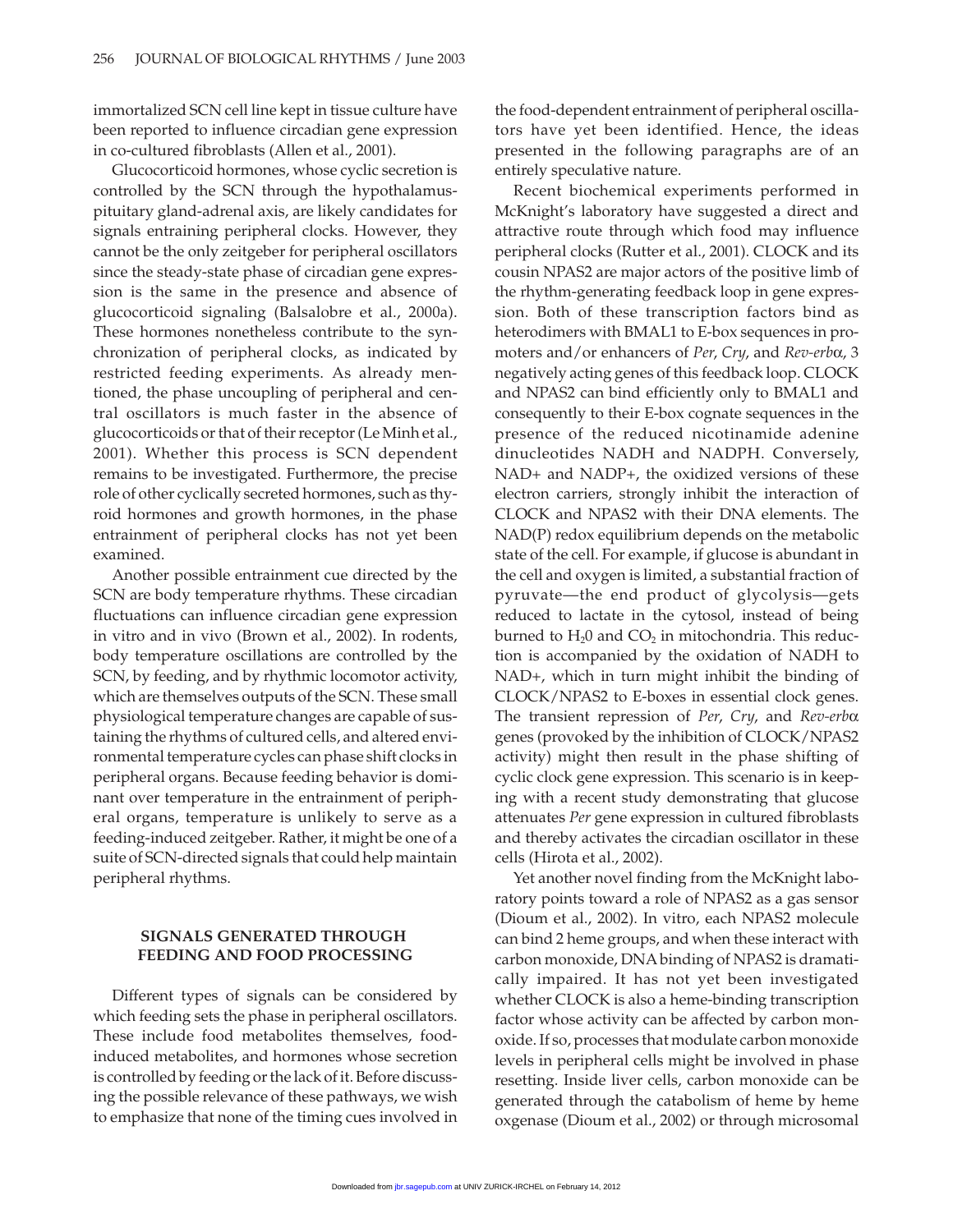lipid peroxidation, a process assisted by the cytochrome P450 2B4 (Archakov et al., 2002). It is not yet clear whether feeding influences intracellular CO production, but given the above mentioned findings, such a hypothesis is conceivable.

As mentioned above, hormones whose secretion depends on feeding—or fasting—may also participate in the entrainment of oscillators in peripheral cell types. In fact, the gastrointestinal tract is the largest endocrine organ of the body, and endocrine cells in the gut express about 30 different genes encoding peptide hormones. These genes can specify more than 100 bioactive peptides through alternative splicing and differential protein processing (Rehfeld, 1998). Indeed, secretin, gastrin, and cholecystokinin (CKK), 3 members of this family, were among the first hormones to be discovered. Interestingly, and of relevance for this review, many gastrointestinal peptide hormones are also expressed by neuroendocrine cells in the central nervous system, and in particular in the hypothalamus. The structure and function of the numerous bioactive gut peptides have been discussed in other reviews (Dockray, 1999; Rehfeld, 1998), and we will here only speculate on their potential as timing signals for peripheral oscillators.

Even before the food is ingested, the smell or sight of food components triggers the release of gastrointestinal hormones via the vagus nerve. This leads to a short-term secretion of acid into the stomach. The arrival of food components in the stomach then elicits a long-term response of gastrin and acid secretion. Gastrin and CKK signal through the CKK-B/gastrin receptor, a 7-transmembrane domain G-protein coupled receptor that is present in several cell types inside and outside of the gastrointestinal tract. The activation of this receptor results in the release of intracellular  $Ca^{++}$  stores, the activation of PKC, MAPK, and PKA, and, as a consequence the phosphorylation of transcription factors, such as CREB and Jun (Yassin, 1999).

The latter part of this signaling cascade, from  $Ca^{++}$ onward, is already well documented to precede the stimulation of circadian gene expression in tissue culture cells and the photic phase shifting in SCN neurons. Thus, it is tempting to speculate that some of the gastrointestinal peptide hormones not only regulate physiological processes related to food processing (e.g., acid, bicarbonate, bile acid secretion, delivery of pancreatic enzymes into the gut, intestinal peristaltic), but also serve as feeding-induced zeitgebers of peripheral oscillators. Although not all cell types that harbor peripheral oscillators are known to contain



**Figure 3. Phase entrainment of peripheral oscillators. See text for explanations.**

receptors for gastrointestinal peptide hormones, it is still possible that these substances operate indirectly, by triggering the secretion of other bioactive substances. For example, gastrin can mediate the release of heparin-binding epidermal growth factor–like growth factor (HB-EGF) and amphiregulin (Dockray et al., 2001). TGFα, another member of the EGF family, has already been identified as a possible timing cue of the mammalian circadian timing system (see above). PK2, the second SCN-derived signaling protein found to have a zeitgeber function for behavioral rhythms, and prokineticine 1 (PK1) are also expressed in various regions of the gastrointestinal tract (Li et al., 2001). It is conceivable that these 2 PK isoforms may also act as communication signals between different visceral organs. As insinuated by their name, prokineticines influence the gastric motility by acting on the contraction of smooth muscle cells.

The pathways by which the SCN master clock may synchronize circadian oscillators in peripheral tissues through direct and indirect zeitgebers are schematically depicted in Fig. 3. The SCN master clock, which is synchronized via ocular photic cues, synchronizes peripheral oscillators via direct and indirect timing cues. The most dominant entrainment pathway involves feeding time, which in turn is determined by SCN-driven rest-activity cycles. Feeding time sets the phase of the oscillators of most peripheral tissues. This might be accomplished through signal metabolites, such as glucose, food-induced changes in cellular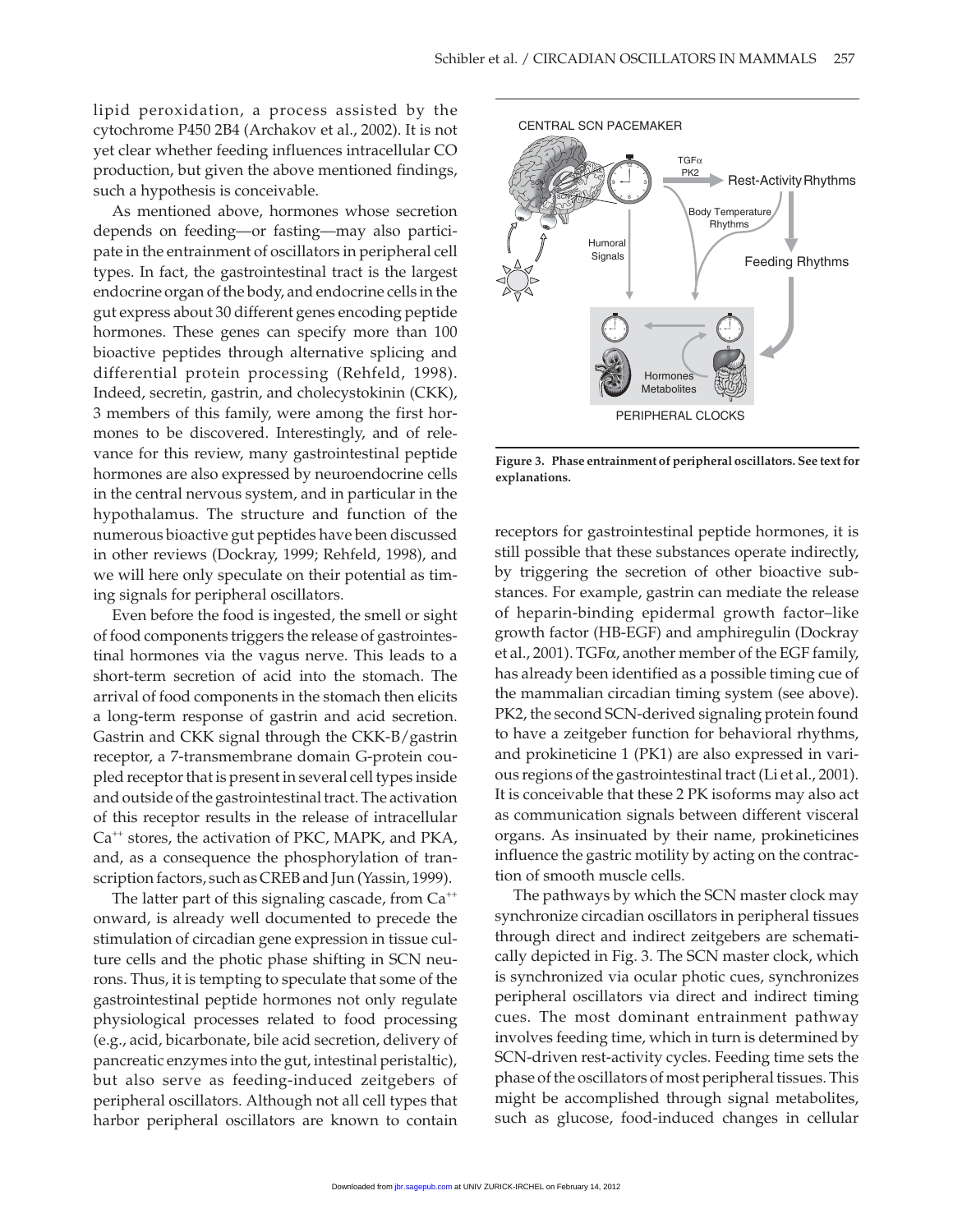metabolism such as changes in NAD(P)H/NAD(P)+ ratios, and food-dependent hormone secretion (see above). Body temperature rhythms, controlled by the SCN and locomotor activity rhythms, may also contribute to the phase setting of circadian oscillators. In addition, the SCN appears to control the entrainment of peripheral oscillators through more direct signaling pathways, such as cyclically secreted hormones (e.g., glucocorticoids).

#### **PERSPECTIVES**

How might one dissect the mechanisms by which the master clock and feeding time set the phase of peripheral oscillators? In the previous sections, we have speculated about possible candidate mechanisms, but we are still at a stage where "your guess is as good as ours." In fact, we are ignorant not only of the extracellular signals implicated in the entrainment but also of their intracellular targets. Clearly, the importance of many of the above-mentioned signaling pathways can be verified only by loss-of-function genetics. To this end, the analysis of already available mutant mice with lesions in various signaling pathways will prove invaluable. For example, it has been shown that mice with a CREB transcription factor version that cannot be phosphorylated at serine 142 show a significant deficiency in photic phase shifting (Gau et al., 2002). The same mice can now be examined for their phase-shifting capability with regard to peripheral oscillators or for the entrainment of the clock responsible for food anticipatory activity (see Stephan, 2002). To date, a large number of mutant mouse strains already exist that carry null or hypomorphic alleles of genes encoding transmembrane receptors, protein kinases, adaptor proteins, GTPases, transcription factors, and other signaling components. In most of these strains, the circadian timing system has not yet been examined. Nevertheless, many additional mutant mouse strains will have to be established for a comprehensive genetic analysis of signaling pathways involved in setting the time in peripheral clocks and in the master pacemaker. Moreover, one pervasive problem with the genetic analysis of intact animals will be the discrimination between systemic and cell-autonomous effects. The mouse embryonic fibroblast implant system offers a powerful approach to examine cell autonomous entrainment phenotypes of MEFs from mice carrying mutations in signaling constituents (Pando et al., 2002).

Obviously, genetic strategies can be used only for the identification of signaling components encoded by genes. However, as mentioned above, the fooddependent zeitgeber signals may include intracellular and extracellular metabolites, sugars, fatty acids, and even inorganic salts. The identification of such signals will demand a large amount of biochemical and physiological work. We thus feel confident that those working in the field will be rewarded with surprises and fun for many additional years.

#### **ACKNOWLEDGMENTS**

We would like to thank Nicolas Roggli for the artwork. Our work has been supported by the State of Geneva, the Swiss National Science Foundation (individual grant to US, and NCCR program "Frontiers in Genetics"), the Louis Jeantet Foundation for Medicine, and the Bonizzi-Theler Stiftung.

#### **REFERENCES**

- Akashi M and Nishida E (2000) Involvement of the MAP kinase cascade in resetting of the mammalian circadian clock. Genes Dev 14:645-649.
- Akhtar RA, Reddy AB, Maywood ES, Clayton JD, King VM, Smith AG, Gant TW, Hastings MH, and Kyriacou CP (2002) Circadian cycling of the mouse liver transcriptome, as revealed by cDNA microarray, is driven by the suprachiasmatic nucleus. Curr Biol 12:540- 550.
- Allen G, Rappe J, Earnest DJ, and Cassone VM (2001) Oscillating on borrowed time: Diffusible signals from immortalized suprachiasmatic nucleus cells regulate circadian rhythmicity in cultured fibroblasts. J Neurosci 21:7937- 7943.
- Archakov AI, Karuzina II, Petushkova NA, Lisitsa AV, and Zgoda VG (2002) Production of carbon monoxide by cytochrome P450 during iron-dependent lipid peroxidation. Toxicol In Vitro 16:1-10.
- Balsalobre A, Brown SA, Marcacci L, Tronche F, Kellendonk C, Reichardt HM, Schutz G, and Schibler U (2000a) Resetting of circadian time in peripheral tissues by glucocorticoid signaling. Science 289:2344-2347.
- Balsalobre A, Damiola F, and Schibler U (1998) A serum shock induces circadian gene expression in mammalian tissue culture cells. Cell 93:929-937.
- Balsalobre A, Marcacci L, and Schibler U (2000b) Multiple signaling pathways elicit circadian gene expression in cultured Rat-1 fibroblasts. Curr Biol 10:1291-1294.
- Bondy SC and Naderi S (1994) Contribution of hepatic cytochrome P450 systems to the generation of reactive oxygen species. Biochem Pharmacol 48:155-159.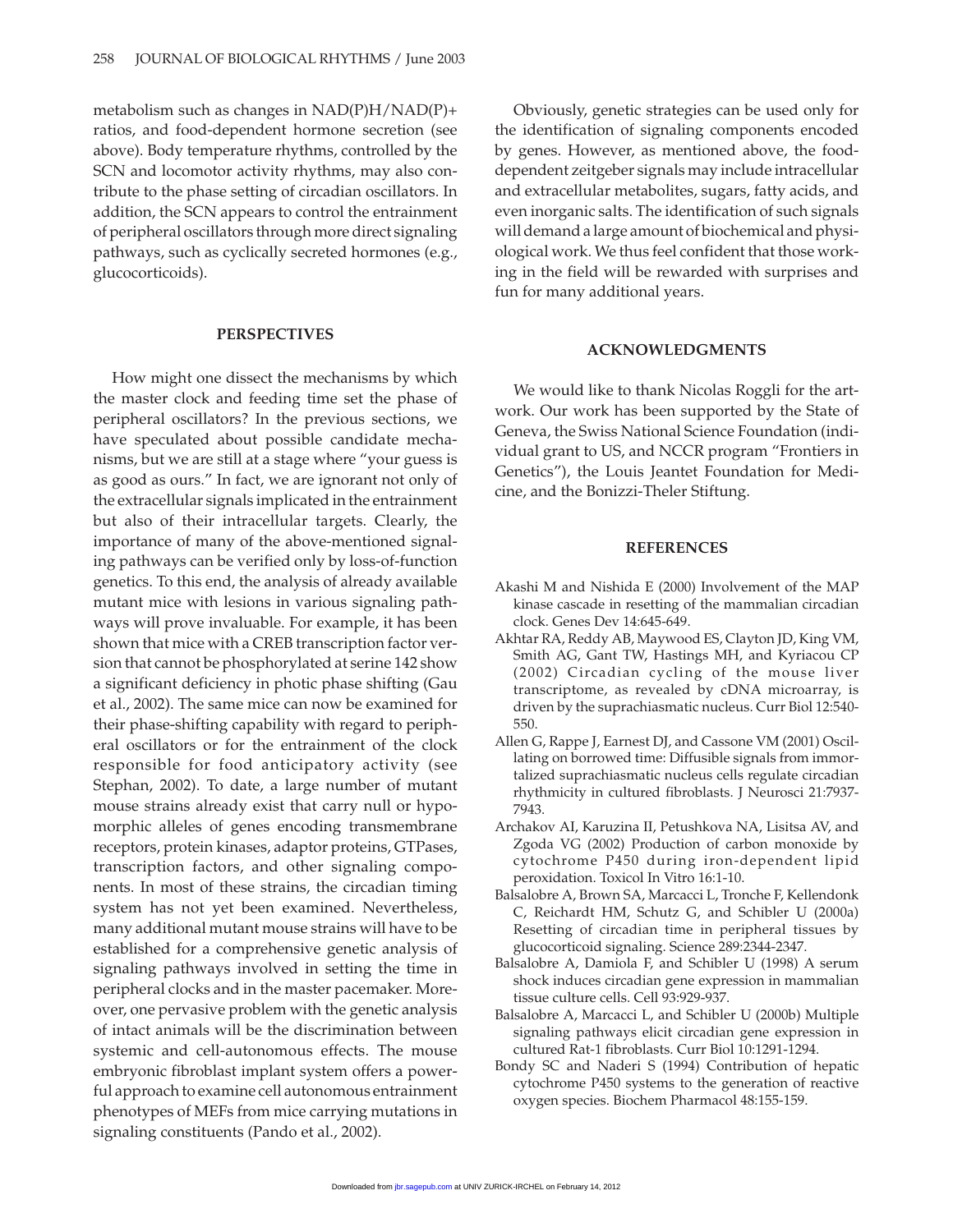- Brown SA, Zumbrunn G, Fleury-Olela F, Preitner N, and Schibler U (2002) Rhythms of mammalian body temperature can sustain peripheral circadian clocks. Curr Biol 12:1574-1583.
- Cheng MY, Bullock CM, Li C, Lee AG, Bermak JC, Belluzzi J, Weaver DR, Leslie FM, and Zhou QY (2002) Prokineticin 2 transmits the behavioural circadian rhythm of the suprachiasmatic nucleus. Nature 417:405-410.
- Daan S and Pittendrigh CS (1976) A functional analysis of circadian pacemakers in nocturnal rodents. IV. Entrainment. J Comp Physiol A 106:267-290.
- Damiola F, Le Minh N, Preitner N, Kornmann B, Fleury-Olela F, and Schibler U (2000) Restricted feeding uncouples circadian oscillators in peripheral tissues from the central pacemaker in the suprachiasmatic nucleus. Genes Dev 14:2950-2961.
- De Cesare D, Fimia GM, and Sassone-Corsi P (1999) Signaling routes to CREM and CREB: Plasticity in transcriptional activation. Trends Biochem Sci 24:281- 285.
- Dioum EM, Rutter J, Tuckerman JR, Gonzalez G, Gilles-Gonzalez MA, and McKnight SL (2002) NPAS2: A gasresponsive transcription factor. Science 20:20.
- Dockray GJ (1999) Topical review. Gastrin and gastric epithelial physiology. J Physiol 518:315-324.
- Dockray GJ, Varro A, Dimaline R, and Wang T (2001) The gastrins: Their production and biological activities. Annu Rev Physiol 63:119-139.
- Duffield GE, Best JD, Meurers BH, Bittner A, Loros JJ, and Dunlap JC (2002) Circadian programs of transcriptional activation, signaling, and protein turnover revealed by microarray analysis of mammalian cells. Curr Biol 12:551-557.
- Dunlap JC (1999) Molecular bases for circadian clocks. Cell 96:271-290.
- Etchegaray JP, Lee C, Wade PA, and Reppert SM (2003) Rhythmic histone acetylation underlies transcription in the mammalian circadian clock. Nature 421:177-182.
- Gau D, Lemberger T, von Gall C, Kretz O, Le Minh N, Gass P, Schmid W, Schibler U, Korf HW, and Schutz G (2002) Phosphorylation of CREB Ser142 regulates light-induced phase shifts of the circadian clock. Neuron 34:245-253.
- Giebultowicz JM (2001) Peripheral clocks and their role in circadian timing: Insights from insects. Philos Trans R Soc Lond B Biol Sci 356:1791-1799.
- Guldner FH (1983) Numbers of neurons and astroglial cells in the suprachiasmatic nucleus of male and female rats. Exp Brain Res 50:373-376.
- Hara R, Wan K, Wakamatsu H, Aida R, Moriya T, Akiyama M, and Shibata S (2001) Restricted feeding entrains liver clock without participation of the suprachiasmatic nucleus. Genes Cells 6:269-278.
- Hirota T, Okano T, Kokame K, Shirotani-Ikejima H, Miyata T, and Fukada Y (2002) Glucose down-regulates Per1 and Per2 mRNAlevels and induces circadian gene expression in cultured Rat-1 fibroblasts. J Biol Chem 277:44244- 44251.
- Kornmann B, Preitner N, Rifat D, Fleury-Olela F, and Schibler U (2001) Analysis of circadian liver gene expression by ADDER, a highly sensitive method for the dis-

play of differentially expressed mRNAs. Nucleic Acids Res 29:E51-1.

- Kramer A, Yang FC, Snodgrass P, Li X, Scammell TE, Davis FC, and Weitz CJ (2001) Regulation of daily locomotor activity and sleep by hypothalamic EGF receptor signaling. Science 294:2511-2515.
- Krishnan B, Dryer SE, and Hardin PE (1999) Circadian rhythms in olfactory responses of *Drosophila melanogaster*. Nature 400:375-378.
- Le Minh N, Damiola F, Tronche F, Schutz G, and Schibler U (2001) Glucocorticoid hormones inhibit food-induced phase-shifting of peripheral circadian oscillators. Embo J 20:7128-7136.
- LeSauter J, Romero P, Cascio M, and Silver R (1997) Attachment site of grafted SCN influences precision of restored circadian rhythm. J Biol Rhythms 12:327-338.
- Li M, Bullock CM, Knauer DJ, Ehlert FJ, and Zhou QY (2001) Identification of two prokineticin cDNAs: Recombinant proteins potently contract gastrointestinal smooth muscle. Mol Pharmacol 59:692-698.
- Li X, Sankrithi N, and Davis FC (2002) Transforming growth factor-alpha is expressed in astrocytes of the suprachiasmatic nucleus in hamster: Role of glial cells in circadian clocks. Neuroreport 13:2143-2147.
- McNamara P, Seo SP, Rudic RD, Sehgal A, Chakravarti D, and FitzGerald GA (2001) Regulation of CLOCK and MOP4 by nuclear hormone receptors in the vasculature: A humoral mechanism to reset a peripheral clock. Cell 105:877-889.
- Palmiter RD (1975) Quantitation of parameters that determine the rate of ovalbumin synthesis. Cell 4:189-197.
- Panda S, Antoch MP, Miller BH, Su AI, Schook AB, Straume M, Schultz PG, Kay SA, Takahashi JS, and Hogenesch JB (2002) Coordinated transcription of key pathways in the mouse by the circadian clock. Cell 109:307-320.
- Pando MP, Morse D, Cermakian N, and Sassone-Corsi P (2002) Phenotypic rescue of a peripheral clock genetic defect via SCN hierarchical dominance. Cell 110:107-117.
- Plautz JD, Kaneko M, Hall JC, and Kay SA (1997) Independent photoreceptive circadian clocks throughout *Drosophila*. Science 278:1632-1635.
- Preitner N, Damiola F, Luis Lopez M, Zakany J, Duboule D, Albrecht U, and Schibler U (2002) The orphan nuclear receptor REV-ERBalpha controls circadian transcription within the positive limb of the mammalian circadian oscillator. Cell 110:251-260.
- Ralph MR, Foster RG, Davis FC, and Menaker M (1990) Transplanted suprachiasmatic nucleus determines circadian period. Science 247:975-978.
- Rehfeld JF (1998) The new biology of gastrointestinal hormones. Physiol Rev 78:1087-1108.
- Renn SC, Park JH, Rosbash M, Hall JC, and Taghert PH (1999) A pdf neuropeptide gene mutation and ablation of PDF neurons each cause severe abnormalities of behavioral circadian rhythms in *Drosophila*. Cell 99:791-802.
- Reppert SM and Weaver DR (2002) Coordination of circadian timing in mammals. Nature 418:935-941.
- Ripperger JA, Shearman LP, Reppert SM, and Schibler U (2000) CLOCK, an essential pacemaker component, con-